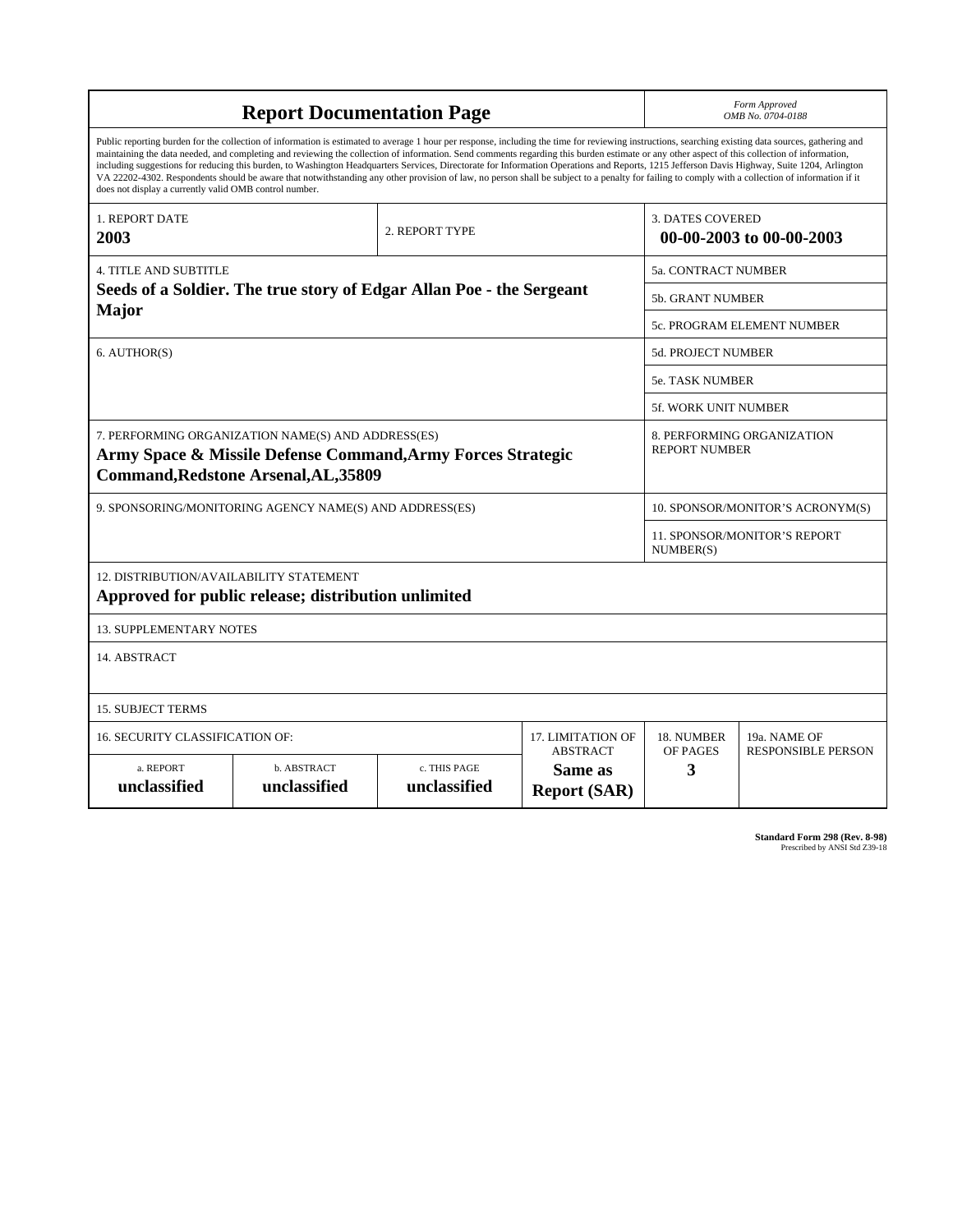## *The Flipside — Historical Feature*

# Seeds of a Soldier

The true story of Edgar Allan Poe the Sergeant Major

#### **By Michael L. Howard**

dgar Allan Poe wore U.S. Army sergeant major stripes. Using the name Edgar A. Perry, Poe enlisted in the U.S. Army on May 26, 1827. Poe climbed from private to regimental sergeant major of the 1st Artillery Regiment, promoted on Jan. 1, 1829. He served nearly two years of a five-year enlistment before the Army discharged Poe April 15, 1829, so that he could begin a yearlong effort to attend the Military Academy at West Point, N.Y. He began his studies at the Military Academy on July 1, 1830. The Academy dismissed him March 6, 1831, after a court martial for neglecting duties and disobeying orders. **E**

 But is this failure to ultimately succeed at the Academy an accurate portrayal of Poe's military performance? His later notoriety as a writer makes him a revealing example of an early-day sergeant major and soldier. While many people may disregard Poe's Army experience, letters from his officers he worked for and from Poe himself imply something very different. Even circumstances leading to his dismissal from the Academy indicate deep personal conflict with his foster father — circumstances which had led him to enlisting in the first place — more as the root of his problems than with discipline, academics or military life. In fact, there are indicators that Poe's performance as an enlisted man contains similar traits to those expected of modern day NCOs and Soldiers.

 Army documents show that, along with faking his name, Poe claimed to be a 21-year-old clerk from Boston when, in fact, he clerked in Virginia and was 18. Little is known about Poe's enlisted days, but a critical look at his circumstances and actions before and while serving in the Army provide an interesting perspective on the forming of today's modern-day soldier.

 The Army assigned Poe to Company H, 1st Artillery Regiment, at Fort Independence, Mass. A malaria outAuthor's Note

The catalyst for this article came in a lone picture and caption printed in<br>an NCO history book written by Earnest J. Fisher Jr. There is no mention of<br>Edgar Allan Poe in the book's text, only a reproduced portrait and st that Poe was a sergeant major.

and enlisted from walking through his regiment in 1829 while officers<br>and enlisted men said "Good morning Sergeant Major" stirred a boyish<br>interest. Questions: 1) Was Poe's court martial at West Point an accurate<br>and compl circumstances led to Poe reaching regimental sergeant major in less than two years? 3) Are there similarities between qualities he possessed then and those required now that tell a story in the development of soldiers, NCOs and sergeants major?

The photo in Fisher's book led to a West Point library publication by J.<br>Thomas Russell that briefly told Poe's military history prior to his becoming<br>a cadet. His bibliography introduced Melvin C. Helfers' 1949 unpublishe dissertation at Duke University. Collectively, these sources led to biogra-phies which collectively shed light on Poe's Army life. Helfers' dissertation provided invaluable information and original conclusions on Poe's military career. His work included what appears to be a complete bibliography on the subject and, in many cases, included copies of original handwritten letters and documents for review.

break caused the Army to move Poe's unit to Fort Moultrie, S.C., in October 1827 and to Fort Monroe, Va., one year later. Poe's unit was one of 51 artillery companies in four artillery regiments placed at 30 sites along the East Coast during this timeframe. Except for briefly in 1828, Company H and the regimental headquarters were co-located throughout the moves. Colonel James House, the regiment's second commander, was in command of Fort Monroe when he promoted Poe to be the sixth regimental sergeant major since the unit formed in 1821.

 Poe's role as sergeant major was probably very similar to that established in William Duane's Handbook of Infantry, which the Army used as its official regulation at the time. In this 1812 handbook, Duane established that the sergeant major owned the responsibility to "conduce ... discipline." He also gave sergeants major "charge of sergeants, corporals, privates and musicians ... ." Most notably, though, Duane established that a sergeant major "should be a complete master of all exercises of the battalion from the first drill to the movements in line of battle." The origin of the sergeant major rank goes to 1775 when General George Washington included the sergeant major position in organization tables of battalion and regimental headquarters.

 Poe's reasons for enlisting appear similar to those of soldiers throughout the years. For Poe, he had no money, job, marketable skill, or college diploma, and mostly, a strained relationship with his adoptive father. Gaining favor in the eyes of John and Francis Allan probably provided additional motivation for Poe to ultimately succeed. Poe's biological father disappeared when Edgar was *(See Seeds, page 56)*

*Recommendations for topics or submissions for the Historical feature segment of the Army Space Journal are welcomed and encouraged. Submission may be sent to the Managing Editor via email to richard.burks@arspace.army.mil*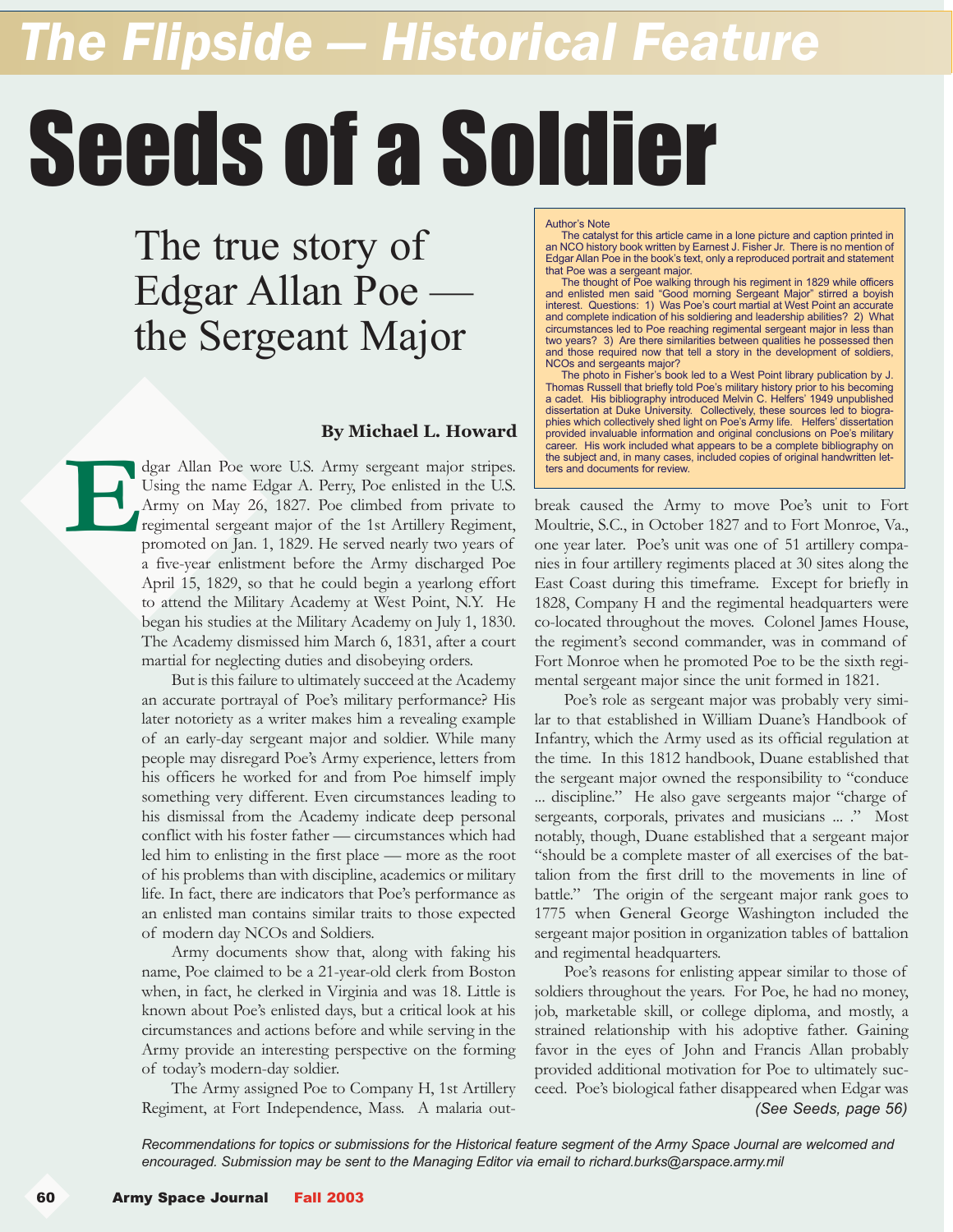### *The Flipside*

#### Seeds ... from Page 60

3 years old. The Allans took Poe in under their care after his mother died the following year — this accounts for the "Allan" part of his name. Francis Allan raised Poe as a "Southern Gentleman." This lifestyle led Poe to be financially dependent on his new parents. John Allan, though, appeared reluctant to provide that support when Poe went off to college. Arguments with John Allan eventually led Poe to leave home and join the Army. John Allan was upset with Poe over \$2,500 in extra expenses during Poe's brief attendance at the University of Virginia. Poe said the money was needed to maintain the same standard lifestyle as his classmates while the elder claimed the money was needed to pay gambling debts. In any case, Poe came home from college and John Allan put him to work in the family store. They could not settle the dispute, so eventually Poe left home for Boston.

 Another factor in Poe's enlistment was Poe's interest in literature and initial failure as a writer. Poe possibly took on the name

Perry with the Army to hide from the embarrassment of being an enlisted man. Or he simply wanted a new identity and personality. There are indicators that Poe wanted to show his parents that he could succeed without their support or influence. Until his death in 1849, Poe made up and maintained elaborate stories of living in Russia and elsewhere during the timeframe covering his enlistment. The public accepted these until biographers checked with the War Department and discovered the "Perry" connection. Prior to enlisting, Poe used the pseudonym "Henri le Rennet" and published his first book under the byline "A Bostonian." The book, *Tamerlane and Other Poems*, appeared in print around the time he enlisted. The book ultimately failed and, since he invested his own money to publish it, Poe likely entered the Army without money or any other place to go.

 Poe's natural military inclination probably combined with these factors to lead him into enlisting. "General" David Poe, Poe's grandfather, served under Washington as a quartermaster officer in the Revolutionary War. As a 15-year-old, the junior Poe showed his interest in the Army by becoming second-in-command as a lieutenant in the Junior Morgan Volunteers. The unit formed in Richmond, Va., to serve as honor guard for General Marquis de Lafayette's October 1824 visit. It appears this interest continued, because he joined the cadet company and volunteered for military drill classes while attending the University of Virginia.

 Many Poe biographers portray his military life in degrees of his own dissatisfaction and as a clear mismatch to his actual character. Even the most critical writers describe Poe's performance in terms such as "successful," "prospered," "distinguished



**Edgar Allan Poe**

himself," "pleased his superiors" and promoted to sergeant major "for merit." Another writer on Poe even gave him

a backhanded compliment by saying that Poe's making rank showed that he was not a "dipsomaniac" — alcoholic — at this point in his life. But Poe's own words may be most revealing: ".... My desire is for the present to be freed from the Army — since I have been in it, my character is one that will bear scrutiny and has merited the esteem of my officers — but I have accomplished my own ends — and I wish to be gone." He wrote that to John Allan in a letter dated Dec. 22, 1828.

 Poe's achievements show a clear drive for success. Because of the enlisted structure then, it is difficult to establish Poe's actual position in Company H when House selected him from the regiment's nearly 500 authorized enlisted men to become his sergeant major. Artillery regiments did not have first

sergeants in those days, so there was no clear career path to sergeant major as there is today. We do know that Poe rose to the rank of "artificer" within his first year, promoted on May 1, 1828. This rank was actually a special ranking reserved for expert artillerymen who prepared and oversaw the company's ammunition supply. This appears to have been a natural progression since Poe had both artillery and quartermaster skills. His promotion to artificer made him at least the 11th ranking enlisted soldier, outranking nearly 400 regimental privates in the unit at the time. Poe's salary as an artificer was \$10 a month, one dollar more than what he would get as a sergeant major.

 Another aspect of Poe's Army behavior matches positive observations about his performance. As an artificer, Poe apparently established relationships of trust and respect. A sign of this is seen in Poe writing to John Allan on Dec. 1, 1828. This was his first letter written home since enlisting in the Army. The letter indicates that Poe admitted to Lieutenant Joshua Howard, his company commander, that he had falsified his enlistment documents. Poe seemed to be seeking Howard's assistance in gaining a discharge by telling him that arguments with John Allan led to his enlistment. It appears Howard took on a mentoring role as he told Poe to first reconcile with John Allan. Howard introduced Poe to House so they could discuss the discharge and, on Dec. 20, 1828, House reassigned Poe to the regiment's headquarters for duty in the adjutant's office.

 Because a commander had complete authority in choosing his sergeant major, it is unknown why House "unexpectedly" chose Poe as sergeant major a short time after meeting him. Poe himself wrote that House knew him only as a soldier in the